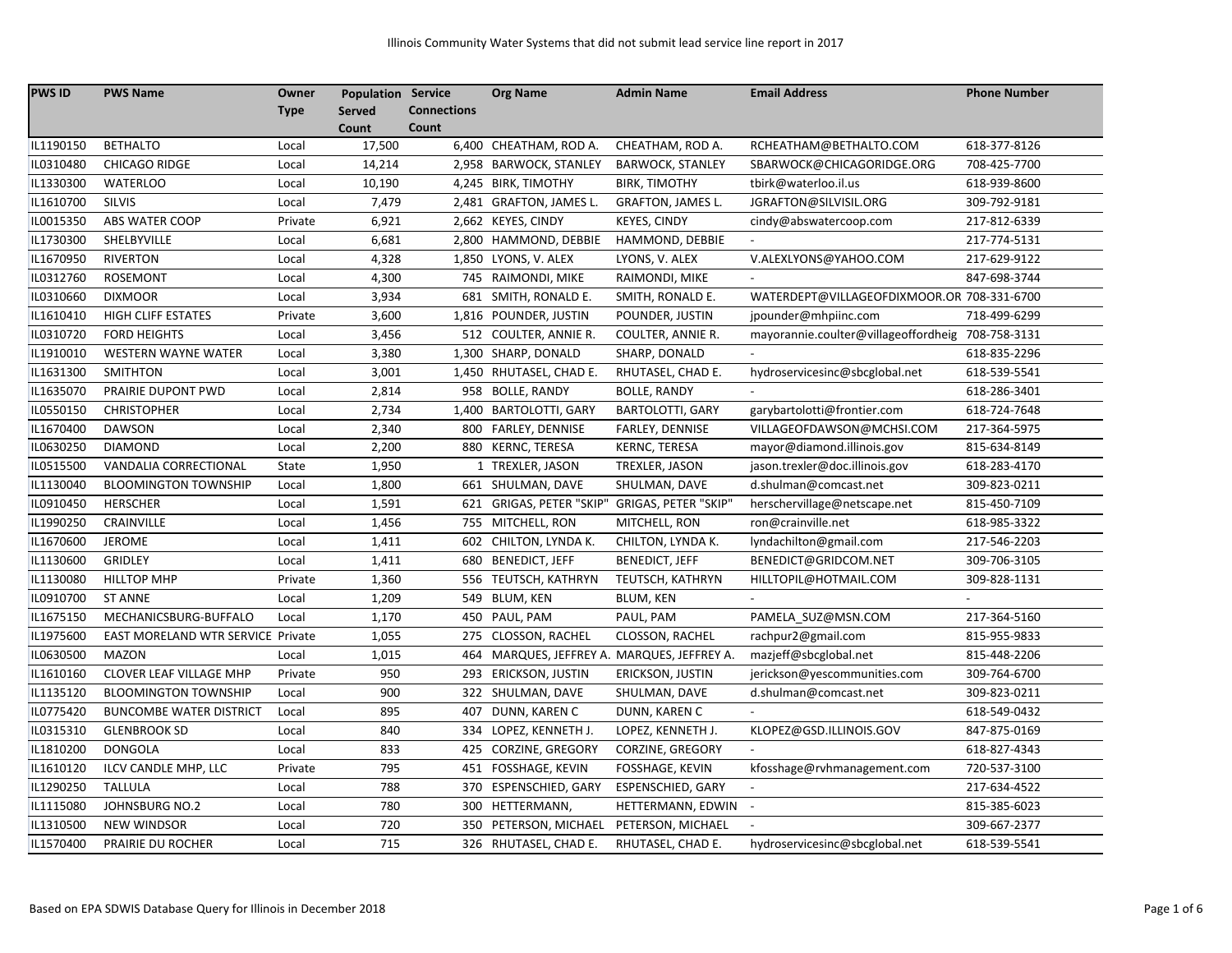| <b>PWS ID</b> | <b>PWS Name</b>                 | Owner       | <b>Population Service</b> |                    | <b>Org Name</b>        | <b>Admin Name</b>        | <b>Email Address</b>                    | <b>Phone Number</b> |
|---------------|---------------------------------|-------------|---------------------------|--------------------|------------------------|--------------------------|-----------------------------------------|---------------------|
|               |                                 | <b>Type</b> | <b>Served</b>             | <b>Connections</b> |                        |                          |                                         |                     |
|               |                                 |             | Count                     | Count              |                        |                          |                                         |                     |
| IL1170950     | SHIPMAN                         | Local       | 700                       |                    | 272 OWENS, KIM         | OWENS, KIM               | VILLAGEOFSHIPMAN@ROYELL.ORG             | 618-836-7114        |
| IL1150400     | <b>NIANTIC</b>                  | Local       | 700                       |                    | 273 ALLEN, TERRY J     | ALLEN, TERRY J           | WATER 1DEPT@YAHOO.COM                   | 217-358-5063        |
| IL0630650     | SOUTH WILMINGTON                | Local       | 681                       |                    | 323 ALDERSON, RICHARD  | ALDERSON, RICHARD        |                                         | 815-237-2241        |
| IL1330150     | <b>HECKER</b>                   | Local       | 638                       |                    | 242 KUJOWSKI, CHARLES  | KUJOWSKI, CHARLES        | $\blacksquare$                          | 618-473-2300        |
| IL1190260     | UNIVERSITY FLATS MHP            | Private     | 600                       | 200                | RHUTASEL, CHAD E.      | RHUTASEL, CHAD E.        | hydroservicesinc@sbcglobal.net          | 618-539-5541        |
| IL1110900     | <b>UNION</b>                    | Local       | 589                       |                    | 250 WAGNER, ROBERT     | <b>WAGNER, ROBERT</b>    |                                         | 815-923-4153        |
| IL1170250     | <b>DORCHESTER</b>               | Local       | 550                       |                    | 205 KNOCHE, CHARLES R. | KNOCHE, CHARLES R.       | $\overline{\phantom{a}}$                | 618-362-6298        |
| IL1730150     | <b>HERRICK</b>                  | Local       | 524                       |                    | 280 SHELITE, MICHELE   | SHELITE, MICHELE         | CHEL6766@YAHOO.COM                      | 618-428-5833        |
| IL1350350     | <b>IRVING</b>                   | Local       | 495                       |                    | 220 MOREHOUSE,         | MOREHOUSE,               |                                         |                     |
| IL1130060     | <b>NORTH MEADOW VILLAGE</b>     | Private     | 495                       |                    | 264 JURICH, ERIC M.    | JURICH, ERIC M.          | NORTHMVL@GMAIL.COM                      | 309-452-3447        |
| IL1617635     | <b>FALCON FARMS</b>             | Private     | 475                       |                    | 215 ZARAGOZA, JESSICA  | ZARAGOZA, JESSICA        | jzaragoza@yescommunities.com            | 309-278-5418        |
| IL0755110     | <b>BAYLES LAKE LOT OWNERS</b>   | Private     | 461                       |                    | 260 CARDINAL, ROD      | CARDINAL, ROD            | rodneyacardinal@gmail.com               |                     |
| IL1570550     | <b>RUMA</b>                     | Local       | 450                       |                    | 138 RHUTASEL, CHAD E.  | RHUTASEL, CHAD E.        | hydroservicesinc@sbcglobal.net          | 618-539-5541        |
| IL1210050     | <b>ALMA</b>                     | Local       | 400                       |                    | 179 SWIFT, RUSSELL J.  | SWIFT, RUSSELL J.        | russellswift@hotmail.com                | 618-315-9140        |
| IL0970010     | <b>BEACH MHP</b>                | Private     | 400                       | 207                | POUNDER, JUSTIN        | POUNDER, JUSTIN          | jpounder@mhpiinc.com                    | 718-499-6299        |
| IL1190120     | LAKESHORE ESTATES MHP           | Private     | 387                       | 129                | JALALI, MOHAMMAD       | JALALI, MOHAMMAD         | mo2580@aol.com                          | 314-496-1050        |
| IL0195945     | <b>FOUNTAIN VALLEY MHP</b>      | Private     | 375                       |                    | 165 BONELLI, BUFFI L.  | <b>BONELLI, BUFFI L.</b> | BUFFI.BONELLI@GMAIL.COM                 | 217-893-8414        |
| IL1590250     | PARKERSBURG                     | Local       | 371                       |                    | 169 KEORTGE, ROBERT E. | KEORTGE, ROBERT E.       |                                         | 618-456-3683        |
| IL0010450     | LORAINE                         | Local       | 313                       |                    | 165 GRAY, KEN          | GRAY, KEN                | kengray44@hotmail.com                   | 217-938-4311        |
| IL1635300     | FSH WATER COMMISSION            | Local       | 310                       |                    | 112 RHUTASEL, CHAD E.  | RHUTASEL, CHAD E.        | hydroservicesinc@sbcglobal.net          | 618-539-5541        |
| IL0750400     | <b>DONOVAN</b>                  | Local       | 306                       |                    | 140 WARD, KEN L.       | WARD, KEN L.             |                                         | 815-486-7049        |
| IL0895285     | MARGARETS HI-ACRE MHP           | Private     | 300                       |                    | 100 SEIDELMAN, LORI    | SEIDELMAN, LORI          | MARGARET'SMHP@SBCGLOBAL.NET             | 630-898-1088        |
| IL0910250     | <b>BUCKINGHAM</b>               | Local       | 300                       |                    | 99 ANDERSON, JAN       | ANDERSON, JAN            | JANALYNNANDERSON@GMAIL.COM              |                     |
| IL1795345     | MORTON MOBILE HOME PARK Private |             | 250                       |                    | 124 CONLEY, MICHAEL    | CONLEY, MICHAEL          | resinvprop@gmail.com                    | 228-255-6626        |
| IL1795450     | <b>HARVARD HILLS WATER</b>      | Private     | 250                       |                    | 73 MCELROY-BAKER,      |                          | MCELROY-BAKER, SHERI SHERIKEN28@MSN.COM | 309-397-2363        |
| IL1135250     | <b>INDIAN CREEK HOMEOWNERS</b>  | Private     | 240                       |                    | 88 HANCOCK, ROBERT     | HANCOCK, ROBERT          |                                         | 309-728-2990        |
| IL0895545     | <b>MARGARETS PARK VIEW</b>      | Private     | 240                       |                    | 80 SEIDELMAN,          | SEIDELMAN, MATTHEW -     |                                         | 630-800-6768        |
| IL0895550     | POWERS WATER CO, INC.           | Private     | 214                       |                    | 67 RASMUS, AMANDA      | RASMUS, AMANDA           | ARASMUS@computerdyn.com                 |                     |
| IL0054360     | DONNELLSON                      | Local       | 210                       |                    | 120 JETT, DARRELL      | JETT, DARRELL            | DONNELLSONIL@YAHOO.COM                  | 217-537-3114        |
| IL0390100     | DE WITT                         | Local       | 200                       |                    | 67 NEWMAN, CLEO        | NEWMAN, CLEO             |                                         | 217-935-2490        |
| IL2035225     | <b>TIMBERLINE MHP</b>           | Private     | 200                       |                    | 90 RIZQALLAH, JIM      | RIZQALLAH, JIM           | jerichopm@gmail.com                     | 678-858-5105        |
| IL1055520     | WM W FOX DEVELOPMENT            | State       | 174                       |                    | 4 WINKEL, RON          | WINKEL, RON              | ron.winkel@illinois.gov                 | 815-584-3347        |
| IL0375200     | VALLEY VIEW SUBDIVISION         | Private     | 165                       |                    | 48 KLUS, JIM           | KLUS, JIM                | $\overline{\phantom{a}}$                |                     |
| IL0995185     | <b>COUNTRYSIDE ESTATES MHP</b>  | Private     | 158                       |                    | 63 DEGROOT, DEREK      | DEGROOT, DEREK           |                                         | 815-498-9243        |
| IL0610450     | PATTERSON (INC AS               | Local       | 150                       |                    | 90 FORD, CHRIS         | FORD, CHRIS              | fordman6795@yahoo.com                   | 217-320-8694        |
| IL1110040     | JOHNSBURG 1                     | Local       | 150                       |                    | 56 HETTERMANN,         | HETTERMANN, EDWIN        |                                         | 815-385-6023        |
| IL0110050     | ARLINGTON                       | Local       | 150                       |                    | 89 KOCH, RICHARD       | KOCH, RICHARD            | LAURENKOCH@MSN.COM                      | 815-638-2285        |
| IL1115730     | PRAIRIE RIDGE ASSOCIATION       | Private     | 148                       |                    | 72 RODRIGUEZ,          | RODRIGUEZ, MICHELLE -    |                                         | 815-337-1656        |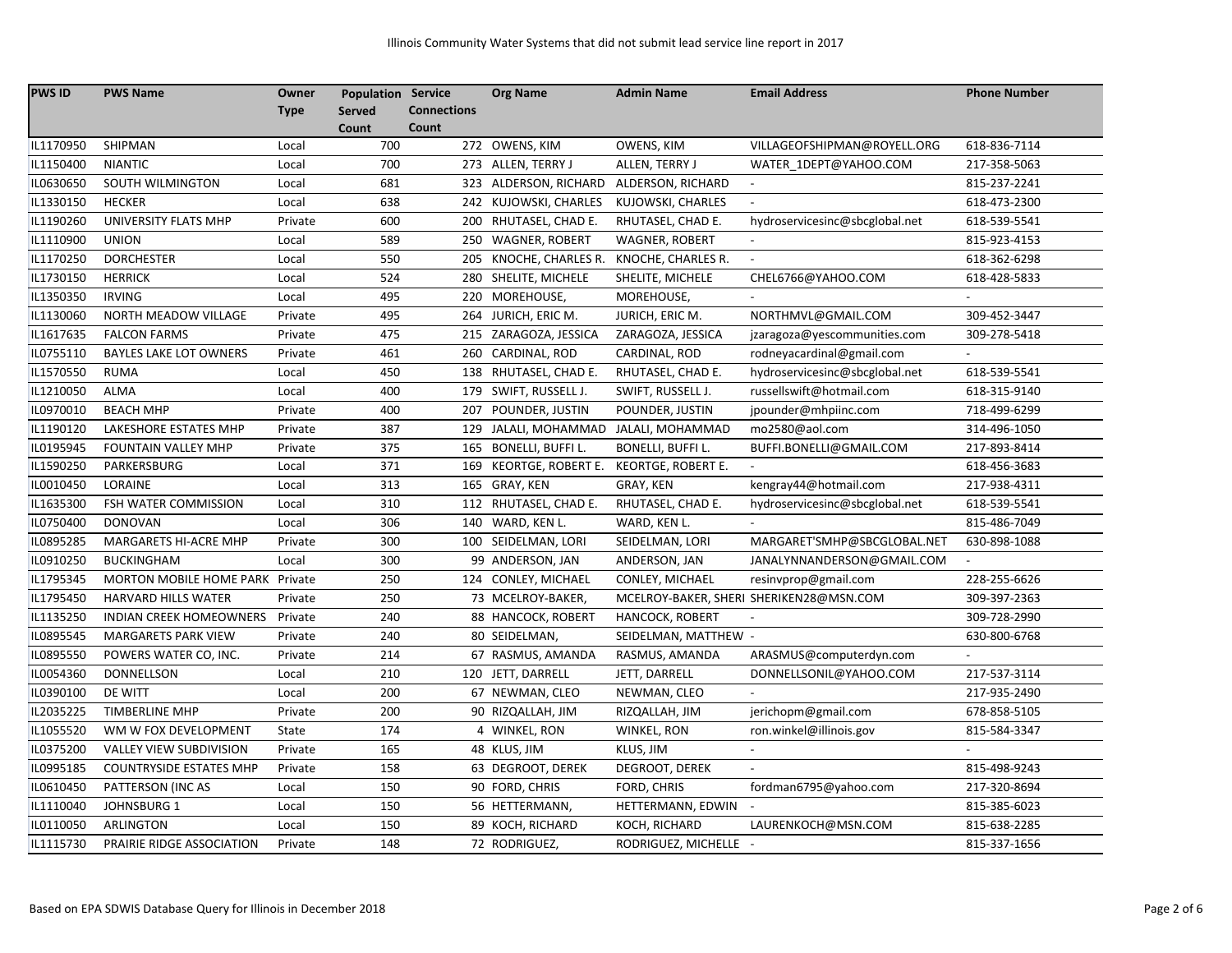| <b>PWS ID</b> | <b>PWS Name</b>                 | Owner       | Population    | <b>Service</b>     | <b>Org Name</b>        | <b>Admin Name</b>                   | <b>Email Address</b>                             | <b>Phone Number</b>      |
|---------------|---------------------------------|-------------|---------------|--------------------|------------------------|-------------------------------------|--------------------------------------------------|--------------------------|
|               |                                 | <b>Type</b> | <b>Served</b> | <b>Connections</b> |                        |                                     |                                                  |                          |
|               |                                 |             | Count         | Count              |                        |                                     |                                                  |                          |
| IL0437245     | <b>VIETZEN MHP</b>              | Private     | 145           | 101                | VIETZEN, EDWARD        | VIETZEN, EDWARD                     | $\overline{\phantom{a}}$                         | 630-766-3617             |
| IL2015050     | <b>BRADLEY HEIGHTS</b>          | Private     | 130           |                    | 52 VOGL, BOB           | VOGL, BOB                           |                                                  | 815-877-1266             |
| IL0730250     | <b>BISHOP HILL</b>              | Local       | 130           |                    | 85 FUNKE, MICHAEL J    | FUNKE, MICHAEL J                    |                                                  | 309-525-1510             |
| IL0495400     | <b>EASY BREEZE MANUFACTURED</b> | Private     | 113           |                    | 45 RIZQALLAH, JIM      | RIZQALLAH, JIM                      | jerichopm@gmail.com                              | 678-858-5105             |
| IL0195645     | <b>EHLERS MHP</b>               | Private     | 112           |                    | 51 WALLER, JR., ROBERT |                                     | WALLER, JR., ROBERT D. ANGELA.WALLER@COMCAST.NET | 217-643-2355             |
| IL1615330     | <b>EBERTS 3RD ADDITION</b>      | Private     | 99            |                    | 33 PADGETT, JACK       | PADGETT, JACK                       | jackpadgett@yahoo.com                            | 309-781-0378             |
| IL0075105     | <b>CAPRON MHP</b>               | Private     | 98            |                    | 39 CARLIN, TIM         | CARLIN, TIM                         |                                                  | 847-529-4767             |
| IL1610170     | WHISPERING HILLS MHP            | Private     | 98            |                    | 53 ERICKSON, JUSTIN    | ERICKSON, JUSTIN                    | jerickson@yescommunities.com                     | 309-764-6700             |
| IL0195625     | <b>COUNTRY VIEW ESTS MHP</b>    | Private     | 97            |                    | 41 WALLER, JR., ROBERT | WALLER, JR., ROBERT D.              | ANGELA.WALLER@COMCAST.NET                        | 217-643-2355             |
| IL0195925     | <b>TRIANGLE MHP</b>             | Private     | 90            |                    | 67 RIZQALLAH, JIM      | RIZQALLAH, JIM                      | jerichopm@gmail.com                              | 678-858-5105             |
| IL2015425     | <b>CLARKS MHP</b>               | Private     | 80            |                    | 36 CLARK, CRAIG A.     | CLARK, CRAIG A.                     | $\overline{\phantom{a}}$                         | 815-885-2043             |
| IL0977189     | DAYSPRING BIBLE COLLEGE         | Private     | 52            |                    | 5 HERRIMAN, JIM        | HERRIMAN, JIM                       | jherriman@quentinroad.org                        | 847-438-4494             |
| IL1095200     | <b>STRATFORD WEST</b>           | Private     | 44            |                    | 22 LOTZ, LYNN M.       | LOTZ, LYNN M.                       | LOTZPM@WIURENT.COM                               | $\overline{\phantom{a}}$ |
| IL1615140     | CHIGAKWA PARK ESTATES           | Private     | 42            |                    | 18 KORSCHOT, JOHN P.   | KORSCHOT, JOHN P.                   |                                                  | 309-781-3162             |
| IL1135150     | <b>CROPSEY MUTUAL WATER</b>     | Private     | 31            |                    | 35 HALL, MARK A.       | HALL, MARK A.                       | $\overline{\phantom{a}}$                         | 309-377-2711             |
| IL0970340     | LONG GROVE                      | Local       | 25            |                    | 30 LOTHSPEICH, DAVID   | LOTHSPEICH, DAVID                   | dlothspeich@longgrove.net                        | 847-634-9440             |
| IL0510020     | KASKASKIA SPRINGS WATER         | Private     |               |                    |                        | BARENFANGER, WALT BARENFANGER, WALT |                                                  | 618-283-1211             |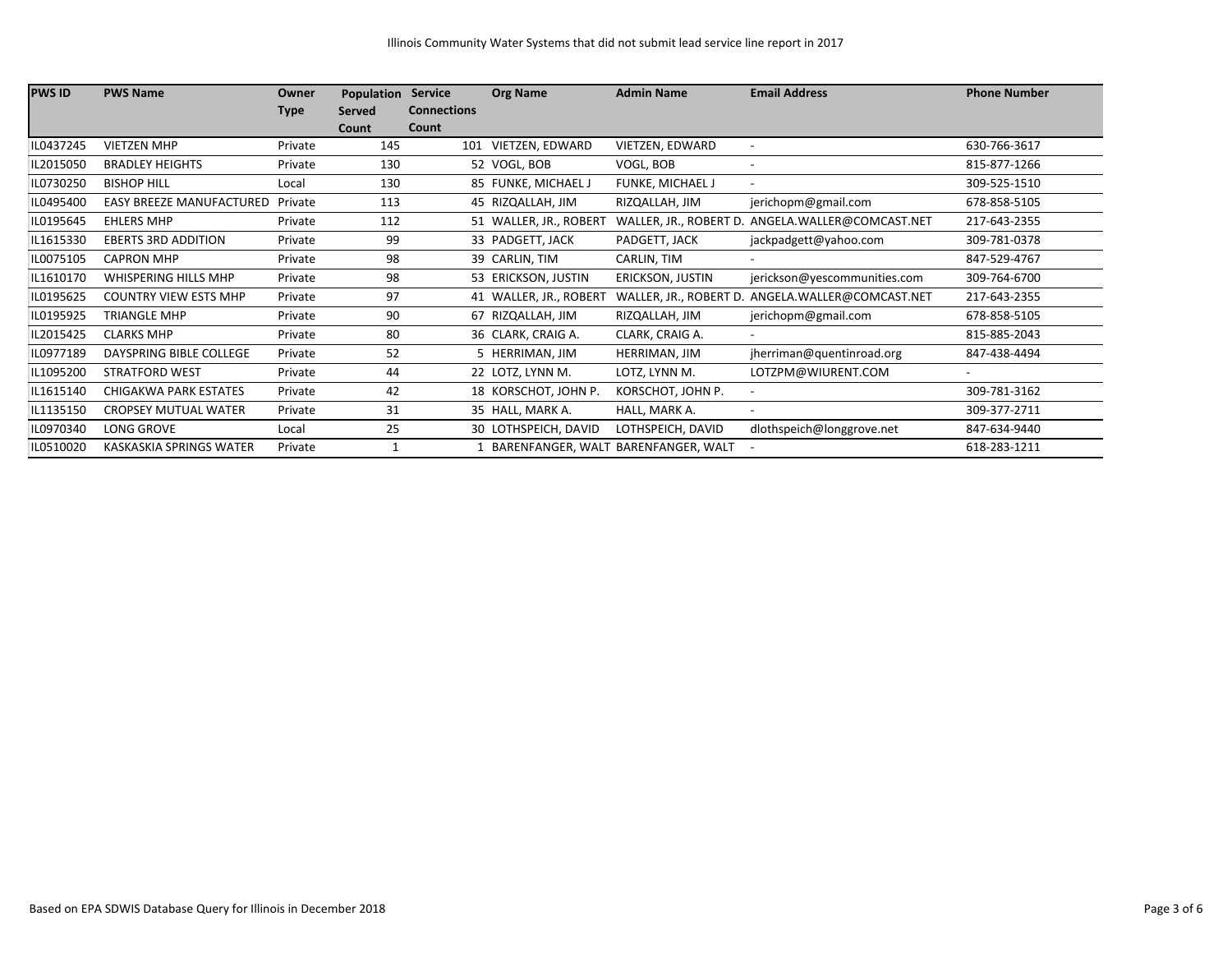| <b>PWS ID</b> | <b>PWS Name</b>                        | <b>Address Line1</b>          | <b>Address Line2</b>           | <b>City Name</b>     | <b>State</b> | <b>Zip Code</b> |
|---------------|----------------------------------------|-------------------------------|--------------------------------|----------------------|--------------|-----------------|
|               |                                        |                               |                                |                      | Code         |                 |
| IL1190150     | <b>BETHALTO</b>                        | <b>213 NORTH PRAIRIE</b>      |                                | <b>BETHALTO</b>      | IL.          | 62010           |
| IL0310480     | <b>CHICAGO RIDGE</b>                   | 10046 ANDERSON                |                                | <b>CHICAGO RIDGE</b> | IL.          | 60415           |
| IL1330300     | <b>WATERLOO</b>                        | <b>CITY HALL</b>              | 100 WEST FOURTH ST             | <b>WATERLOO</b>      | IL           | 62298           |
| IL1610700     | <b>SILVIS</b>                          | 121 11TH STREET               |                                | <b>SILVIS</b>        | IL.          | 61281           |
| IL0015350     | ABS WATER COOP                         | <b>415 SOUTH JACKSON</b>      | $\overline{\phantom{a}}$       | <b>CLAYTON</b>       | IL.          | 62324           |
| IL1730300     | SHELBYVILLE                            | 110 S. MORGAN ST.             |                                | SHELBYVILLE          | IL.          | 62565           |
| IL1670950     | <b>RIVERTON</b>                        | <b>VILLAGE OF RIVERTON</b>    | 1200 EAST RIVERTON ROAD        | <b>RIVERTON</b>      | IL.          | 62561           |
| IL0312760     | ROSEMONT                               | 7048 NORTH BARRY STREET       |                                | <b>ROSEMONT</b>      | IL           | 60018           |
| IL0310660     | <b>DIXMOOR</b>                         | 17000 SOUTH PARK AVENUE       | $\overline{a}$                 | <b>SOUTH HOLLAND</b> | IL.          | 60473           |
| IL1610410     | <b>HIGH CLIFF ESTATES</b>              | MHPI, Inc.                    | 3000 Scott St.                 | <b>DES PLAINES</b>   | IL           | 60018           |
| IL0310720     | <b>FORD HEIGHTS</b>                    | 1343 ELLIS AVENUE             |                                | <b>FORD HEIGHTS</b>  | IL.          | 60411           |
| IL1910010     | <b>WESTERN WAYNE WATER</b>             | WESTERN WAYNE WATER DISTRICT  | PO BOX 336, RR # 2             | <b>WAYNE CITY</b>    | IL.          | 62895           |
| IL1631300     | <b>SMITHTON</b>                        | HYDRO SERVICES, INC.          | 5 SOUTH ALTON STREET, SUITE #8 | <b>FREEBURG</b>      | IL           | 62243           |
| IL1635070     | PRAIRIE DUPONT PWD                     | 111 FRONT STREET              |                                | EAST                 | IL.          | 62240           |
| IL0550150     | <b>CHRISTOPHER</b>                     | <b>CITY HALL</b>              | 208 N THOMAS                   | <b>CHRISTOPHER</b>   | IL.          | 62822           |
| IL1670400     | <b>DAWSON</b>                          | 109 NORTH LEWIS STREET        | P.O. BOX 167                   | <b>DAWSON</b>        | IL.          | 62520           |
| IL0630250     | <b>DIAMOND</b>                         | 1750 E DIVISION ST.           |                                | <b>DIAMOND</b>       | IL.          | 60416           |
| IL0515500     | VANDALIA CORRECTIONAL                  | P.O. BOX 500                  |                                | <b>VANDALIA</b>      | IL.          | 62471           |
| IL1130040     | <b>BLOOMINGTON TOWNSHIP</b>            | <b>PO BOX 704</b>             |                                | <b>BLOOMINGTON</b>   | IL.          | 61705           |
| IL0910450     | <b>HERSCHER</b>                        | 272 E. Second St.             |                                | <b>HERSCHER</b>      | IL.          | 60941           |
| IL1990250     | CRAINVILLE                             | <b>VILLAGE OF CRAINVILLE</b>  | 1200 MARILYN DR                | CRAINVILLE           | IL           | 62918           |
| IL1670600     | <b>JEROME</b>                          | <b>Municipal Building</b>     | 2901 Leonard Street            | SPRINGFIELD          | IL.          | 62704           |
| IL1130600     | <b>GRIDLEY</b>                         | <b>VILLAGE OF GRIDLEY</b>     | P.O. BOX 168                   | <b>GRIDLEY</b>       | IL.          | 61744           |
| IL1130080     | <b>HILLTOP MHP</b>                     | <b>1902 SOUTH MAIN STREET</b> |                                | <b>BLOOMINGTON</b>   | IL.          | 61704           |
| IL0910700     | <b>ST ANNE</b>                         | VILLAGE OF ST. ANNE           | <b>190 W STATION ST</b>        | ST. ANNE             | IL.          | 60964           |
| IL1675150     | MECHANICSBURG-BUFFALO                  | P.O. BOX 244                  |                                | <b>BUFFALO</b>       | IL.          | 62515           |
| IL1975600     | EAST MORELAND WTR SERVICE 315 BARR ELM |                               |                                | <b>JOLIET</b>        | IL.          | 60433           |
| IL0630500     | <b>MAZON</b>                           | <b>VILLAGE OF MAZON</b>       | 520 DEPOT ST., PO BOX 1        | <b>MAZON</b>         | IL.          | 60444           |
| IL1610160     | CLOVER LEAF VILLAGE MHP                | 905 E. 3rd Ave.               | $\overline{a}$                 | <b>COAL VALLEY</b>   | IL.          | 61240           |
| IL1135120     | <b>BLOOMINGTON TOWNSHIP</b>            | <b>PO BOX 704</b>             | $\overline{\phantom{a}}$       | <b>BLOOMINGTON</b>   | IL.          | 61705           |
| IL0775420     | <b>BUNCOMBE WATER DISTRICT</b>         | <b>PO BOX 33</b>              |                                | <b>MAKANDA</b>       | IL.          | 62958           |
| IL0315310     | <b>GLENBROOK SD</b>                    | P.O. BOX 523                  |                                | <b>TECHNY</b>        | IL.          | 60082-          |
| IL1810200     | <b>DONGOLA</b>                         | <b>PO BOX 404</b>             | $\overline{a}$                 | <b>DONGOLA</b>       | IL           | 62926           |
| IL1610120     | ILCV CANDLE MHP, LLC                   | RV Horizons, Inc.             | 5600 S Quebec St. Suite 220A   | <b>GREENWOOD</b>     | CO           | 80111           |
| IL1290250     | <b>TALLULA</b>                         | <b>VILLAGE HALL</b>           | <b>PO BOX 77</b>               | <b>TALLULA</b>       | IL.          | 62688           |
| IL1115080     | <b>JOHNSBURG NO.2</b>                  | VILLAGE OF JOHNSBURG          | 1515 CHANNEL BEACH AVE         | <b>JOHNSBURG</b>     | IL.          | 60051           |
| IL1310500     | <b>NEW WINDSOR</b>                     | <b>VILLAGE HALL</b>           | 125 N THIRD AVE                | <b>NEW WINDSOR</b>   | IL.          | 61465           |
| IL1570400     | PRAIRIE DU ROCHER                      | HYDRO SERVICES, INC.          | 5 SOUTH ALTON, SUITE #8        | <b>FREEBURG</b>      | IL.          | 62243           |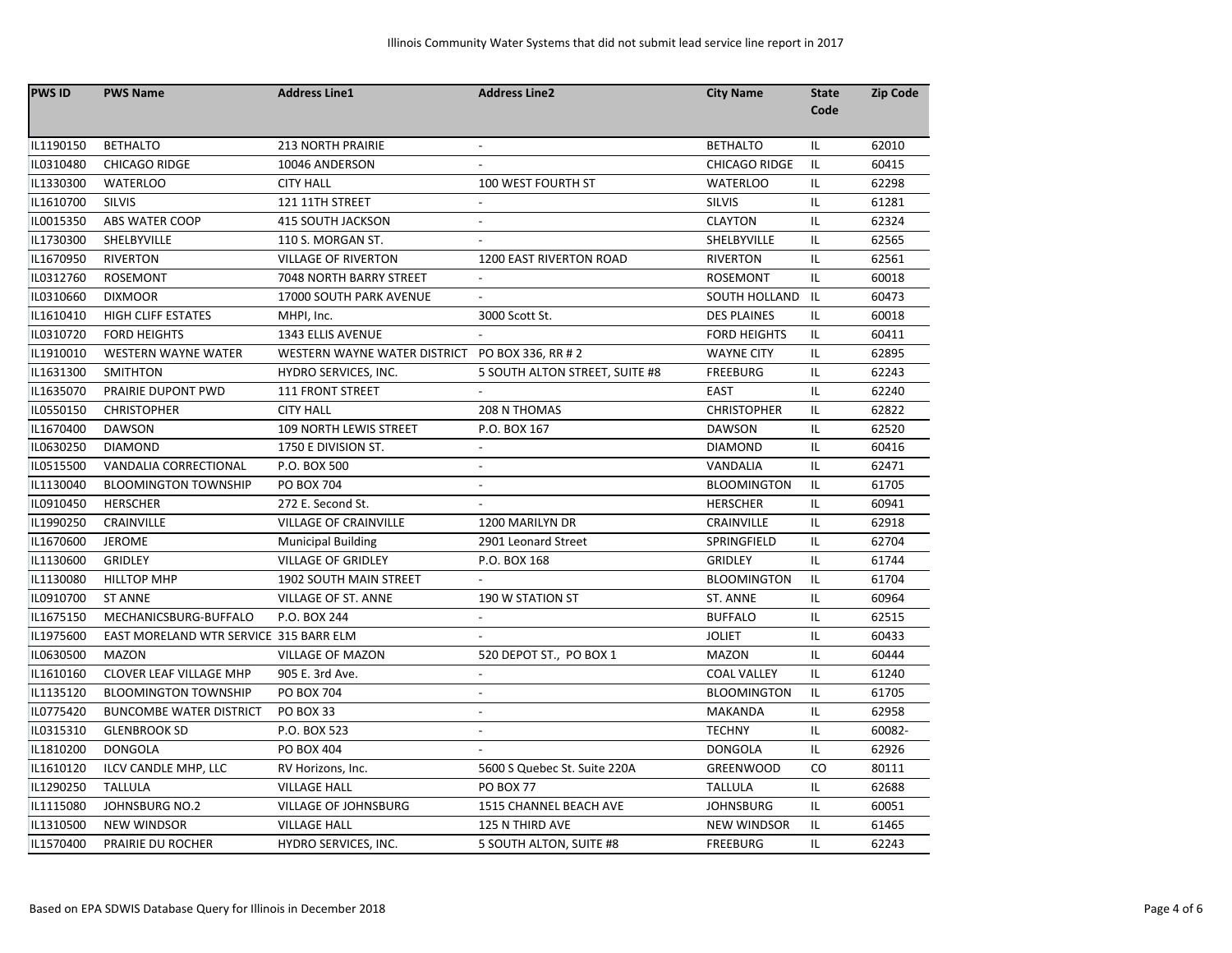| <b>PWS ID</b> | <b>PWS Name</b>                          | <b>Address Line1</b>            | <b>Address Line2</b>             | <b>City Name</b>   | <b>State</b> | <b>Zip Code</b> |
|---------------|------------------------------------------|---------------------------------|----------------------------------|--------------------|--------------|-----------------|
|               |                                          |                                 |                                  |                    | Code         |                 |
| IL1170950     | SHIPMAN                                  | <b>VILLAGE HALL</b>             | P.O.BOX 169                      | SHIPMAN            | IL.          | 62685           |
| IL1150400     | <b>NIANTIC</b>                           | <b>VILLAGE OF NIANTIC</b>       | 357 LOCKHART                     | <b>NIANTIC</b>     | IL.          | 62551           |
| IL0630650     | SOUTH WILMINGTON                         | <b>380 LAKE STREET</b>          |                                  | SOUTH              | IL.          | 60474           |
| IL1330150     | <b>HECKER</b>                            | <b>VILLAGE HALL</b>             | 151 WEST MONROE, P.O. BOX 176    | <b>HECKER</b>      | IL.          | 62248           |
| IL1190260     | UNIVERSITY FLATS MHP                     | HYDRO SERVICES, INC.            | 5 SOUTH ALTON, SUITE #8          | <b>FREEBURG</b>    | IL.          | 62243           |
| IL1110900     | <b>UNION</b>                             | <b>VILLAGE HALL</b>             | 17703 O'COCK RD.                 | <b>UNION</b>       | IL.          | 60180           |
| IL1170250     | <b>DORCHESTER</b>                        | DORCHESTER VILLAGE HALL         | 100 WEST WATER STREET            | <b>DORCHESTER</b>  | IL           | 62033           |
| IL1730150     | <b>HERRICK</b>                           | PO BOX 158                      |                                  | <b>HERRICK</b>     | IL.          | 62431           |
| IL1350350     | <b>IRVING</b>                            | 110 E STATE ST                  | <b>PO BOX 308</b>                | <b>IRVING</b>      | IL           | 62051           |
| IL1130060     | <b>NORTH MEADOW VILLAGE</b>              | <b>NORTH MEADOW VILLAGE</b>     | 856 A STREET                     | <b>NORMAL</b>      | IL.          | 61761           |
| IL1617635     | <b>FALCON FARMS</b>                      | 2507 214th Street North         | $\overline{\phantom{a}}$         | <b>PORT BYRON</b>  | IL.          | 61275           |
| IL0755110     | <b>BAYLES LAKE LOT OWNERS</b>            | 424 WOLFE DRIVE                 |                                  | <b>LODA</b>        | IL.          | 60948           |
| IL1570550     | <b>RUMA</b>                              | HYDRO SERVICES, INC.            | 5 SOUTH ALTON, SUITE #8          | <b>FREEBURG</b>    | IL.          | 62243           |
| IL1210050     | ALMA                                     | <b>PO BOX 13</b>                | 707 Railroad St                  | <b>ALMA</b>        | IL           | 62807           |
| IL0970010     | <b>BEACH MHP</b>                         | MHPI, Inc.                      | 3000 Scott St.                   | <b>DES PLAINES</b> | IL.          | 60018           |
| IL1190120     | LAKESHORE ESTATES MHP                    | PO BOX 510692                   | $\overline{\phantom{a}}$         | ST. LOUIS          | <b>MO</b>    | 63151           |
| IL0195945     | <b>FOUNTAIN VALLEY MHP</b>               | <b>1 FOUNTAIN VALLEY</b>        | $\overline{\phantom{a}}$         | RANTOUL            | IL.          | 61866           |
| IL1590250     | PARKERSBURG                              | 2052 COUNTY ROAD 800 EAST       | $\overline{\phantom{a}}$         | <b>WEST SALEM</b>  | IL.          | 62476           |
| IL0010450     | LORAINE                                  | <b>507 S. MAIN</b>              | $\overline{a}$                   | LORAINE            | IL           | 62349           |
| IL1635300     | FSH WATER COMMISSION                     | <b>5 SOUTH ALTON</b>            | SUITE #8                         | <b>FREEBURG</b>    | IL.          | 62243           |
| IL0750400     | <b>DONOVAN</b>                           | <b>VILLAGE HALL</b>             | 516 2ND ST                       | <b>DONOVAN</b>     | IL.          | 60931           |
| IL0895285     | MARGARETS HI-ACRE MHP                    | MARGARET'S HI-ACRE MHP          | 1100 RURAL STREET                | <b>AURORA</b>      | IL.          | 60505           |
| IL0910250     | <b>BUCKINGHAM</b>                        | P.O. BOX 65                     | $\overline{\phantom{a}}$         | <b>BUCKINGHAM</b>  | IL.          | 60917           |
| IL1795345     | MORTON MOBILE HOME PARK 6557 Alakoko Dr. |                                 | $\overline{\phantom{a}}$         | DIAMONDHEAD        | <b>MS</b>    | 39525           |
| IL1795450     | <b>HARVARD HILLS WATER</b>               | <b>115 NORTH BEHRENS AVENUE</b> | $\blacksquare$                   | <b>WASHINGTON</b>  | IL.          | 61571           |
| IL1135250     | INDIAN CREEK HOMEOWNERS 7 BENT TREE LANE |                                 |                                  | <b>TOWANDA</b>     | IL           | 61776           |
| IL0895545     | <b>MARGARETS PARK VIEW</b>               | 800 HILL AVENUE - OFFICE        |                                  | <b>AURORA</b>      | IL.          | 60505           |
| IL0895550     | POWERS WATER CO, INC.                    | 2015 WEST GALENA AVENUE         | $\mathbb{Z}^2$                   | <b>FREEPORT</b>    | IL.          | 61032           |
| IL0054360     | <b>DONNELLSON</b>                        | <b>407 JEFFERSON STREET</b>     | P.O. BOX 73                      | <b>DONNELLSON</b>  | IL.          | 62019           |
| IL0390100     | DE WITT                                  | <b>PO BOX 96</b>                |                                  | DE WITT            | IL           | 61735           |
| IL2035225     | <b>TIMBERLINE MHP</b>                    | 6716 Little Whistle Way         | $\sim$                           | <b>CLERMONT</b>    | GA           | 30527-          |
| IL1055520     | WM W FOX DEVELOPMENT                     | 134 W MAIN ST                   |                                  | <b>DWIGHT</b>      | IL.          | 60420           |
| IL0375200     | VALLEY VIEW SUBDIVISION                  | 8650 CAMBRIDGE ROAD             |                                  | <b>KINGSTON</b>    | IL.          | 60145           |
| IL0995185     | <b>COUNTRYSIDE ESTATES MHP</b>           | 2N612 LANDROSE LANE             | $\overline{a}$                   | <b>MAPLE PARK</b>  | IL           | 60151           |
| IL0610450     | PATTERSON (INC AS                        | PO Box 30                       |                                  | PATTERSON          | IL.          | 62078           |
| IL1110040     | JOHNSBURG 1                              | VILLAGE OF JOHNSBURG            | 1515 CHANNEL BEACH AVE           | <b>JOHNSBURG</b>   | IL           | 60051           |
| IL0110050     | ARLINGTON                                | <b>VILLAGE HALL</b>             | 111 SOUTH CLINTON - P.O. BOX 124 | ARLINGTON          | IL           | 61312           |
| IL1115730     | PRAIRIE RIDGE ASSOCIATION                | 129 EAST CALHOUN STREET         |                                  | <b>WOODSTOCK</b>   | IL.          | 60098           |